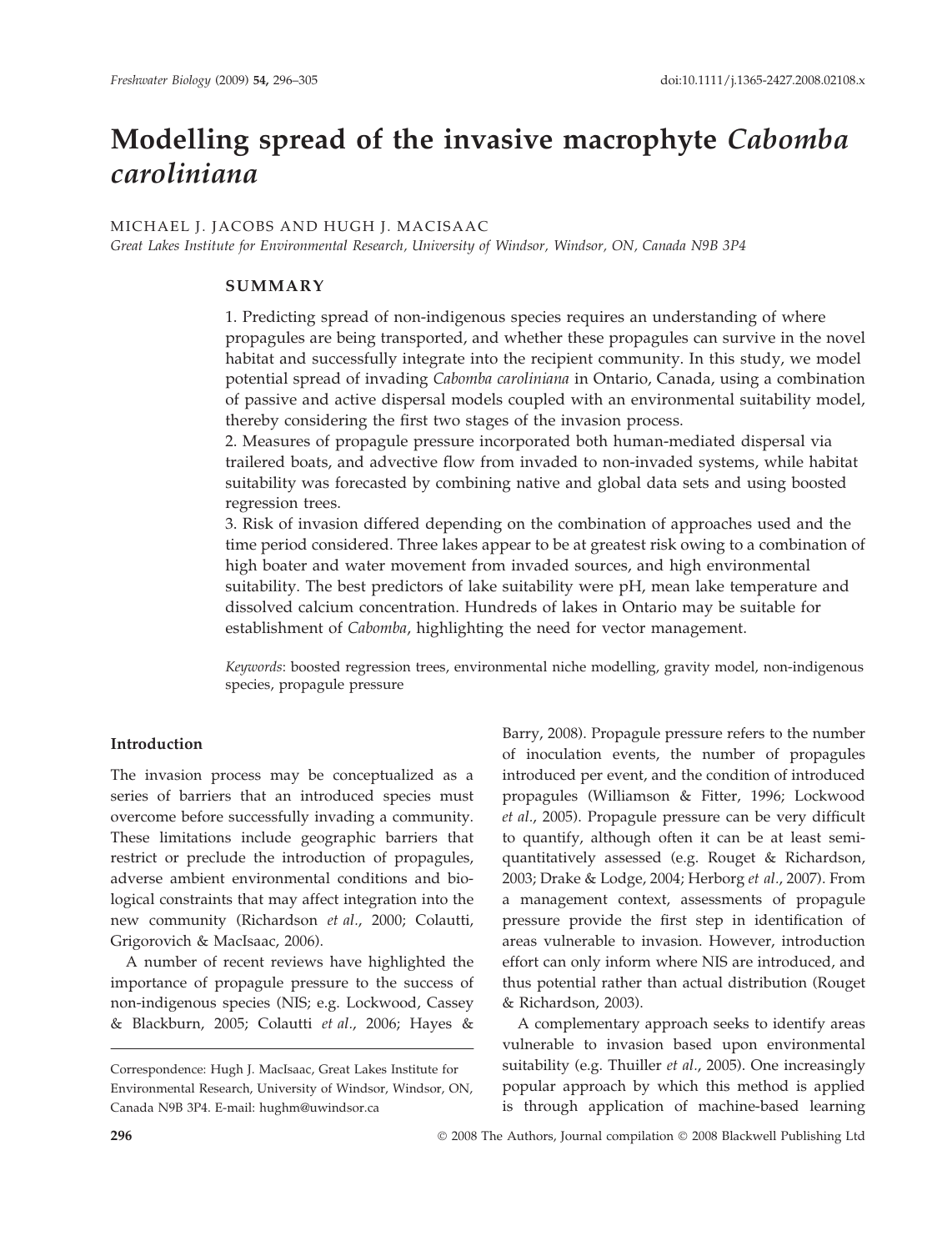programs, such as CLIMEX or Genetic Algorithm for Rule Set Prediction (GARP) (Peterson & Vieglais, 2001; Peterson, 2003). These methods assume that propagules are available for colonization, and seek to identify areas where environmental conditions are sufficiently favourable that establishment of the NIS may be expected. Some investigators have combined vector-based and environmental niche modelling approaches to assess the invasion risk of particular areas (e.g. Herborg et al., 2007).

Given that multiple barriers must be overcome for successful establishment and spread, it is not surprising that models that combine multiple limiting factors may have greater predictive ability than those based on single factors (Kolar & Lodge, 2001, 2002; Rouget & Richardson, 2003; Herborg et al., 2007; Jerde & Lewis, 2007; Theoharides & Dukes, 2007).

Once established, NIS may disperse from the original invasion site via natural and⁄or human mechanisms (see Vander Zanden & Olden, 2008). Human-mediated dispersal may transport individuals to distances farther or in much higher numbers from the source than they could disperse naturally. Humans also may be instrumental to secondary spread of invaders following the initial colonization event (Mac-Isaac et al., 2004; Muirhead & MacIsaac, 2005).

Cabomba caroliniana Gray or fanwort is a submersed, perennial plant that roots in sediment of both stagnant and briskly flowing waters. The species is native to South America, although it has been introduced both deliberately and unintentionally in many parts of the world, including Kasshabog Lake in Ontario, Canada (Mackey & Swarbrick, 1997). Cabomba can reproduce sexually via seed production and asexually via autofragmentation, provided there is at least one node and an intact leaf (Mackey & Swarbrick, 1997). Cabomba does not appear to reproduce sexually in Kasshabog Lake (J. Noel, unpublished data). The plant has serious adverse effects on invaded waterways, thus limiting its future spread is of paramount importance.

In this study, we identified lakes vulnerable to invasion by Cabomba using models that combine dispersal with environmental suitability.

# Methods

Potential dispersal of C. caroliniana was assessed first by human-mediated spread on boats or boat trailers using a gravity model, followed by the application of a hydrology model to assess advection from invaded or likely-to-be-invaded lakes.

### Dispersal of Cabomba

Gravity models have been utilized to predict spread of numerous aquatic NIS (see Muirhead & MacIsaac, 2005). Gravity models link invaded sources with noninvaded destinations frequented by human vectors. Currently, the Kasshabog Lake system is the only area where C. caroliniana occurs in Ontario. In total, Cabomba has invaded a private lake (South Lake) along with the river that connects it to Kasshabog Lake. We conducted a survey at both launch sites located on Kasshabog Lake (source) to measure boater movement to regional non-invaded lakes (destinations). We assume that boaters inadvertently disperse the species to other lakes via viable fouled plants on trailered boats (see Johnson, Ricciardi & Carlton, 2001). The survey was conducted from August to September 2006, and included 41 boaters who reported taking trailered boats from Kasshabog Lake to other lakes. An origin-specific version of a production-constrained gravity model equation was utilized to measure the potential human-mediated spread (Haynes & Fotheringham, 1984). For the purpose of this model, other potential sources of propagules, such as aquarium stores, were ignored (Cohen, Mirotchnick & Leung, 2007). Potential risk of spread was assessed as follows (Haynes & Fotheringham, 1984):

$$
T_j = \frac{AO_j w_j}{D(j)}, \quad \text{where } A = \sum \left(\frac{D(j)}{w_j}\right), \tag{1}
$$

where  $T_i$  is the interaction between Kasshabog Lake and lake  $j$ ,  $A$  the balancing factor to measure the relative location of Lake Kasshabog to the destinations,  $O_i$  the propulsive power of Kasshabog Lake to lake  $j$ ,  $D(j)$  the distance decay function applied to lake  $j$ , and  $w_i$  the destination attractiveness of lake  $j$ .

Information collected from the surveys identified lakes that interacted with Kasshabog Lake, along with the strength of those interactions, effectively measuring boater movement and frequency to other lakes  $(O<sub>i</sub>)$ . It was assumed that if a boater visited many lakes in the survey, then Kasshabog Lake was visited before travelling to another lake. Destination attractiveness was based on the product of lake area and sport-fish diversity (Minns, 1990). These two factors measure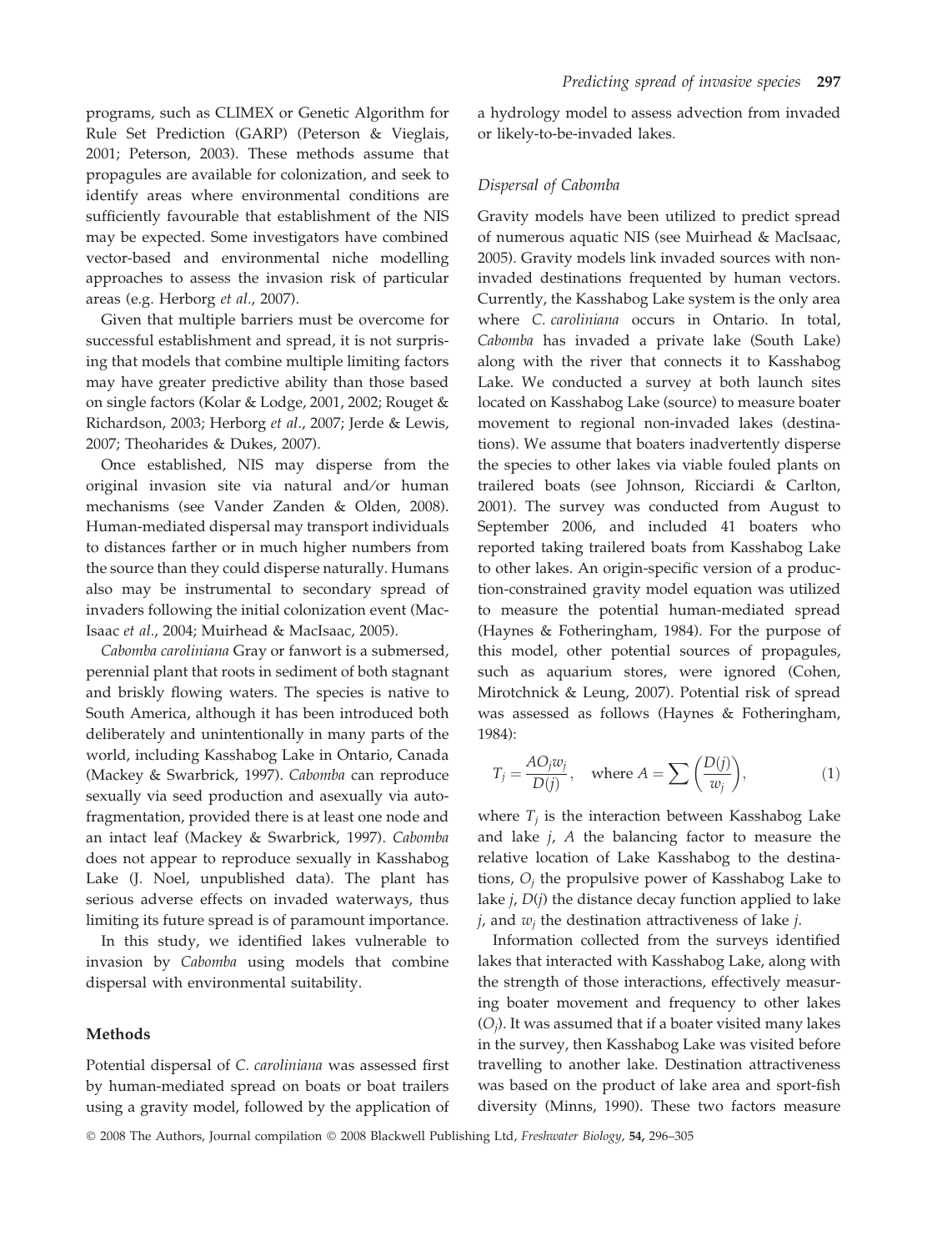

Fig. 1 The closest road distance from Kasshabog Lake (invaded source) to a destination lake (grey), along with the frequency (outflow) of those trips by trailered boats, according to surveyed data (black). Both measurements were used as variables in the origin-specific gravity model to predict human-mediated dispersal.

human attractiveness for each lake (Reed-Anderson et al., 2000). Lake area was calculated by Geographic Information System (GIS) and sport-fish diversity (presence data) was obtained from the Department of Fisheries and Oceans (DFO), Burlington, ON. A distance decay function,  $D(j)$ , was calculated using logarithmic regression of probability of visited lakes as a function of distance from the source, separated into three intervals. All inland lakes were given an interaction value based upon eqn 1. Lakes Ontario and Erie had the greatest outflow and distances travelled from Kasshabog Lake, respectively (Fig. 1), but were not included in the model due to our focus on spread to inland lakes only.

A second model combined the gravity model and a hydrology model for those lakes identified as at risk in the former model. This model identified additional lakes at risk owing to their down-stream location from lakes likely to be invaded via boater movements. The model was based on the 'water virtual flow-seamless provincial dataset' created by the Ontario Ministry of Natural Resources, and mapped using GIS. The data set is a fully connected, flow-directed, stream network with complete topological flow structure identifying connectivity and flow direction. A geometric network was created from the line layer. Next, flow directions were set on each line segment based on digitized direction. Finally, the utility network analyst extension was used to allow for downstream tracing of advective flow from a source. This procedure identified downstream lakes connected to a source.

The possibility of advective spread was explored for four lakes with the highest probability of Cabomba introduction from the gravity model. For downstream lakes, the distance from the closest upstream source lake was calculated along the virtual flow line layer using GIS. Water flow data was obtained from the Water Survey of Canada (Burlington, ON) for flow stations. Dispersal rate was calculated using the initial location where Cabomba was first reported in 1991 to where it was established by the end of 2006. An exponential cumulative distribution function was used to calculate the probability of Cabomba entering a non-invaded lake downstream in  $t$  years. Models were developed to project the probability of establishment after 1, 2, 5 and 10 years. Assumptions implicit to development of the hydrology model include: (i) Cabomba fragments move downstream at the same rate as the current (i.e. they are neutrally buoyant); (ii) flow within lakes and connecting streams is uniform; (iii) the dispersal rate  $(km year^{-1})$ is constant; and (iv) advective flow follows the virtual dataset.

#### Environmental niche model

Environmental niche models were constructed to assess lakes in Ontario that provide suitable environmental characteristics for the establishment of Cabomba. Nine water chemistry parameters were used to develop the environmental niche model: dissolved oxygen (mg  $L^{-1}$ ), dissolved calcium (mg  $L^{-1}$ ), pH, mean surface water temperature  $(^{\circ}C)$ , conductivity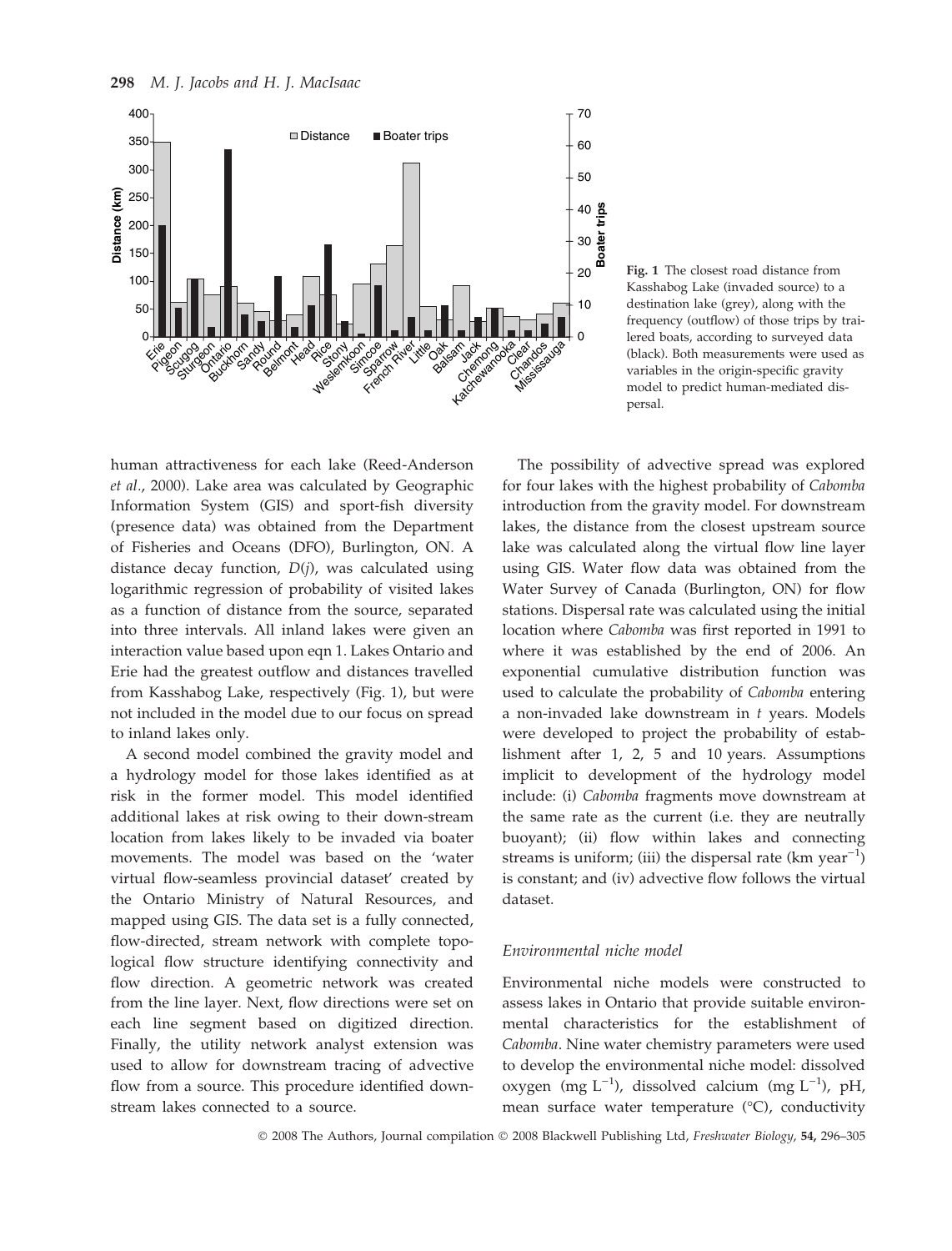( $\mu$ S cm<sup>-1</sup>), alkalinity (mg L<sup>-1</sup>), total phosphorus ( $\mu$ g L<sup>-1</sup>), ammonia (mg L<sup>-1</sup>) and nitrate ( $\mu$ g L<sup>-1</sup>). In some cases, incomplete data were available on these parameters, although boosted regression trees (BRT; see below) allow for missing values; a minimum of four parameters were used for all lakes.

Boosted regression trees were used to develop an environmental suitability model using lake water quality parameter data (Elith et al., 2006). BRT apply an iterative method that sums the weighted contribution of a successive chain of trees that are fit to the residuals from the previous tree (Friedman, 2001). The optimum number of iterations is reached when the residuals reach zero. The models were generated using the gbm package of R software with a training factor set at 0.70 assuming a Bernoulli distribution of presence ⁄absence of Cabomba (Ridgeway, 2007). Model performance was evaluated based on the area under the receiver operating characteristic (ROC) curve (AUC), and was acceptable if significantly greater than 0.5 (random). Initially, we attempted to predict the global introduced distribution (minus Ontario) for the species using only environmental data from the native range. This model was developed using data for 96 lakes in Argentina, Paraguay, Uruguay and Brazil, but fit was quite poor  $(AUC = 0.591, 39.3\%$  of the data explained). Consequently, the potential Ontario range was assessed using a model that incorporated data for the species' global distribution, except Ontario (17 147 lakes).

Once the BRT model was complete, lakes were classified as invaded if the estimated probability was greater than or equal to a threshold value based upon the shape of the ROC curve. A threshold was chosen based on the minimum distance from the upper left corner to the curve (maximum fit; Liu et al., 2005). This method has been used successfully (Pearce  $\&$ Ferrier, 2000; McPherson, Jetz & Rogers, 2004), despite a recent critique of the technique (Lobo, Jiménez-Valverde & Real, 2008). The R package verification was used to calculate the ROC curve. A  $2 \times 2$ contingency table was constructed by pooling the number of lakes where Cabomba was predicted present⁄absent to actual present⁄absent data to explore model fit to Ontario.

A final model combined dispersal potential (gravity and hydrology model) with environmental suitability to provide a refined assessment of invasion risk after 1, 2, 5 and 10 years. Lake vulnerability to introduction was first identified from the gravity model. Next, lakes that were considered a source were utilized in the hydrologic component. The overall introduction likelihood of each identified lake was calculated as the sum of probabilities of the gravity and hydrology models, with a maximum of 1. Probability of establishment was then determined by multiplying the probability of introduction with the probability of environmental suitability from the BRT model (Jerde & Lewis, 2007):

$$
P (establishment) = (P (gravity) + P (hydrology))
$$

$$
\times P (BRT). \tag{2}
$$

#### Results

Survey results indicated that 23 lakes (excluding Lakes Erie and Ontario) were the recipients of recreational, trailered boats departing from Kasshabog Lake (Table 1). Most destination lakes were <100 km (road distance) from Kasshabog Lake (Fig. 1). A logarithmic distance decay function was calculated as  $D(j) = -0.61 \ln(j) + 0.69 (r^2 = 0.99)$ . Lake Simcoe had the greatest interaction score, primarily due to its very large surface area, followed by Rice, Scugog and Pigeon Lakes.

The same group of four lakes accounted for over 84% of the interactions based on gravity scores, and were subsequently used as source lakes in the hydrologic model used to identify vulnerable downstream lakes. This model identified 14 lakes, five that were previously unidentified, with probabilities of introduction by Cabomba ranging from 0.01 to 0.13 after 1 year, and from 0.11 to 0.78 after 10 years (Fig. 2). According to this model, Round Lake is most vulnerable to advective invasion by Cabomba owing to its high inflow from a source lake.

The global occurrence of Cabomba was strongly related to pH and temperature (58.2% of variation; Table 2), and overall model predictive ability was high  $(AUC = 0.838; P < 0.05)$  (Fig. 3). Lakes were classified for presence ⁄absence with 97.2% success, with a classification threshold of 0.11 (Table 3). The vast majority of these lakes did not contain Cabomba, nor were they expected to. The model correctly predicted (hit rate) two of the three waterbodies that Cabomba has invaded in Ontario. The invaded river was incorrectly predicted as non-invaded, while 12 additional lakes were incorrectly predicted (false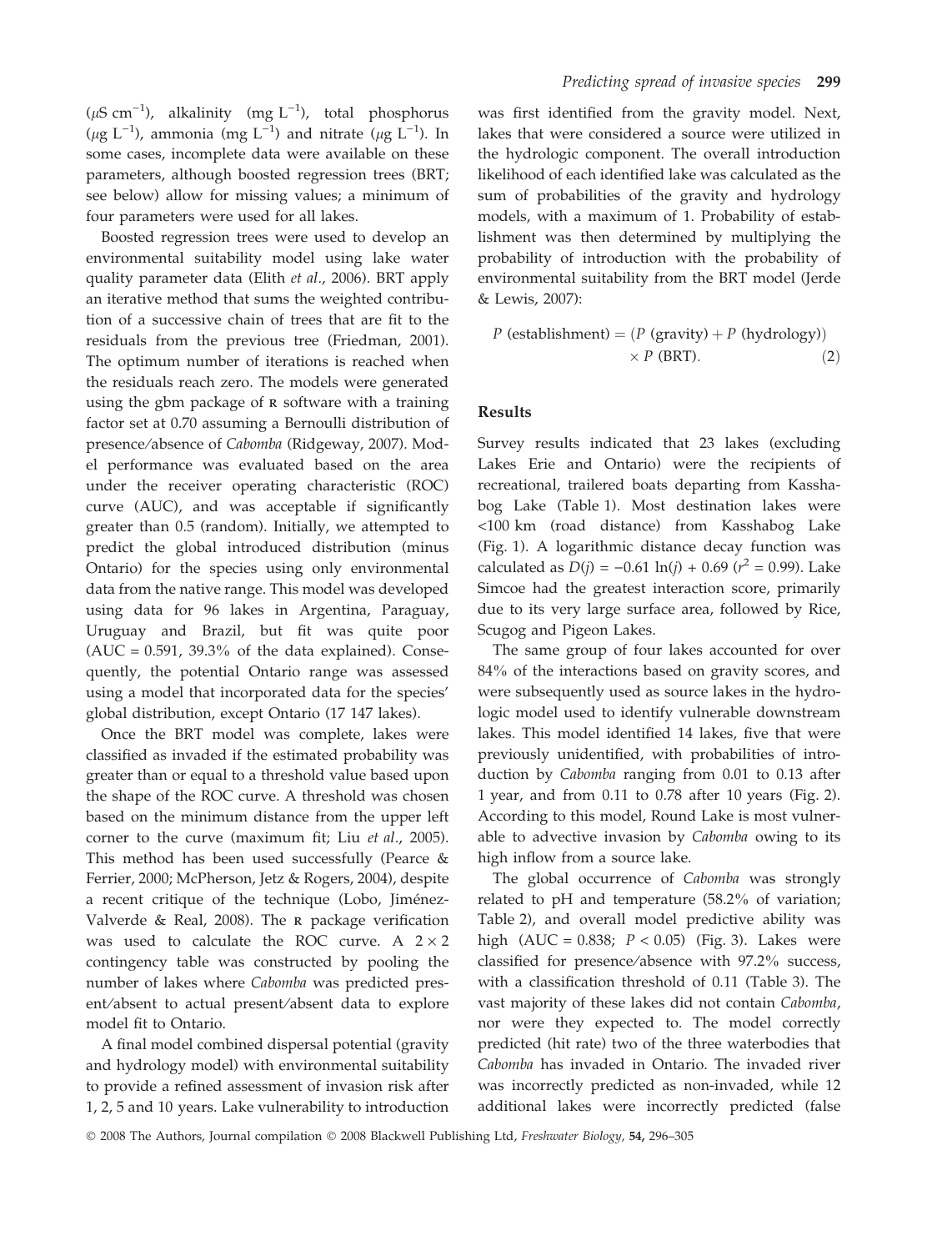| Lake name     | Surface<br>area<br>(km <sup>2</sup> ) | No.<br>of<br>trips | Sport-fish<br>diversity | Score<br>$(\%)$ |
|---------------|---------------------------------------|--------------------|-------------------------|-----------------|
| Simcoe        | 722                                   | 16                 | 8                       | 56.70           |
| Rice          | 92                                    | 29                 | 8                       | 14.40           |
| Scugog        | 34                                    | 18                 | 17                      | 6.54            |
| Pigeon        | 52                                    | 9                  | 20                      | 6.52            |
| Chemong       | 25                                    | 9                  | 16                      | 2.57            |
| Stony         | 35                                    | 5                  | 16                      | 2.35            |
| French River  | 73                                    | 6                  | 10                      | 2.34            |
| Buckhorn      | 32                                    | 7                  | 13                      | 2.04            |
| Sturgeon      | 45                                    | 3                  | 19                      | 1.73            |
| Round         | 6                                     | 19                 | 12                      | 1.10            |
| Balsam        | 48                                    | $\overline{2}$     | 15                      | 0.93            |
| Chandos       | 16                                    | $\overline{4}$     | 11                      | 0.55            |
| Head          | 9                                     | 10                 | 7                       | 0.42            |
| Jack          | 14                                    | 6                  | 6                       | 0.40            |
| Mississauga   | 7                                     | 6                  | 10                      | 0.28            |
| Belmont       | 8                                     | 3                  | 15                      | 0.27            |
| Oak           | 3                                     | 10                 | 11                      | 0.26            |
| Sparrow       | 11                                    | $\overline{2}$     | 16                      | 0.21            |
| Weslemkoon    | 20                                    | 1                  | 12                      | 0.15            |
| Sandy         | $\overline{4}$                        | 5                  | 11                      | 0.15            |
| Clear         | 6                                     | $\overline{2}$     | 4                       | 0.04            |
| Katchewanooka | 4                                     | $\overline{2}$     | $\overline{4}$          | 0.02            |
| Little        | $<$ 1                                 | $\overline{2}$     | 10                      | < 0.01          |

The interaction score (%) between Kasshabog Lake and a destination lake measures boater movement (possible humanmediated dispersal) of Cabomba. Surface area (calculated by GIS) and sport-fish diversity are measures of lake attraction and trips resemble the number of boaters leaving Kasshabog Lake to another lake. The interaction score was determined by combining these variables using eqn (1).



| Variable                                     | Relative influence $(\% )$ |  |
|----------------------------------------------|----------------------------|--|
| pH                                           | 39.9                       |  |
| Temperature $(^{\circ}C)$                    | 18.3                       |  |
| Dissolved calcium (mg $L^{-1}$ )             | 12.7                       |  |
| Conductivity ( $\mu$ S cm <sup>-1</sup> )    | 9.6                        |  |
| Total phosphorus ( $\mu$ g L <sup>-1</sup> ) | 7.0                        |  |
| Dissolved oxygen (mg $L^{-1}$ )              | 6.1                        |  |
| Alkalinity (mg $L^{-1}$ )                    | 4.0                        |  |
| Ammonia (mg $L^{-1}$ )                       | 1.9                        |  |
| Nitrate ( $\mu$ g L <sup>-1</sup> )          | 0.5                        |  |

positives) to be invaded. A small number of lakes and rivers in northern Ontario were identified as having high environmental suitability, while a large cluster of lakes and rivers in south-eastern Ontario have a medium-to-high probability of environmental suitability (Fig. 4).

All 28 lakes identified at risk of introduction from the combined dispersal potential model (23 gravity + 5 hydrologic) were among the 468 lakes used in the environmental niche model, thus we were able to assign each a habitat suitability probability. After combining dispersal and environmental niche models, progressively more lakes were expected to become invaded as the time scale was extended from 1 to 10 years. This combined model suggests that Rice,



Fig. 2 Probability of Cabomba dispersing to a lake via advection from upstream source lakes (Simcoe, Rice, Scugog, Pigeon), identified by the gravity model, along with the current distribution of Cabomba, Kasshabog Lake, after 1, 2, 5 and 10 years, respectively. The probability of introduction was calculated using a cumulative exponential distribution function that used distance from an invaded, source lake to a destination lake along with a dispersal rate. Arrows indicate upstream source lakes that were assigned probabilities of 1.

© 2008 The Authors, Journal compilation © 2008 Blackwell Publishing Ltd, Freshwater Biology, 54, 296–305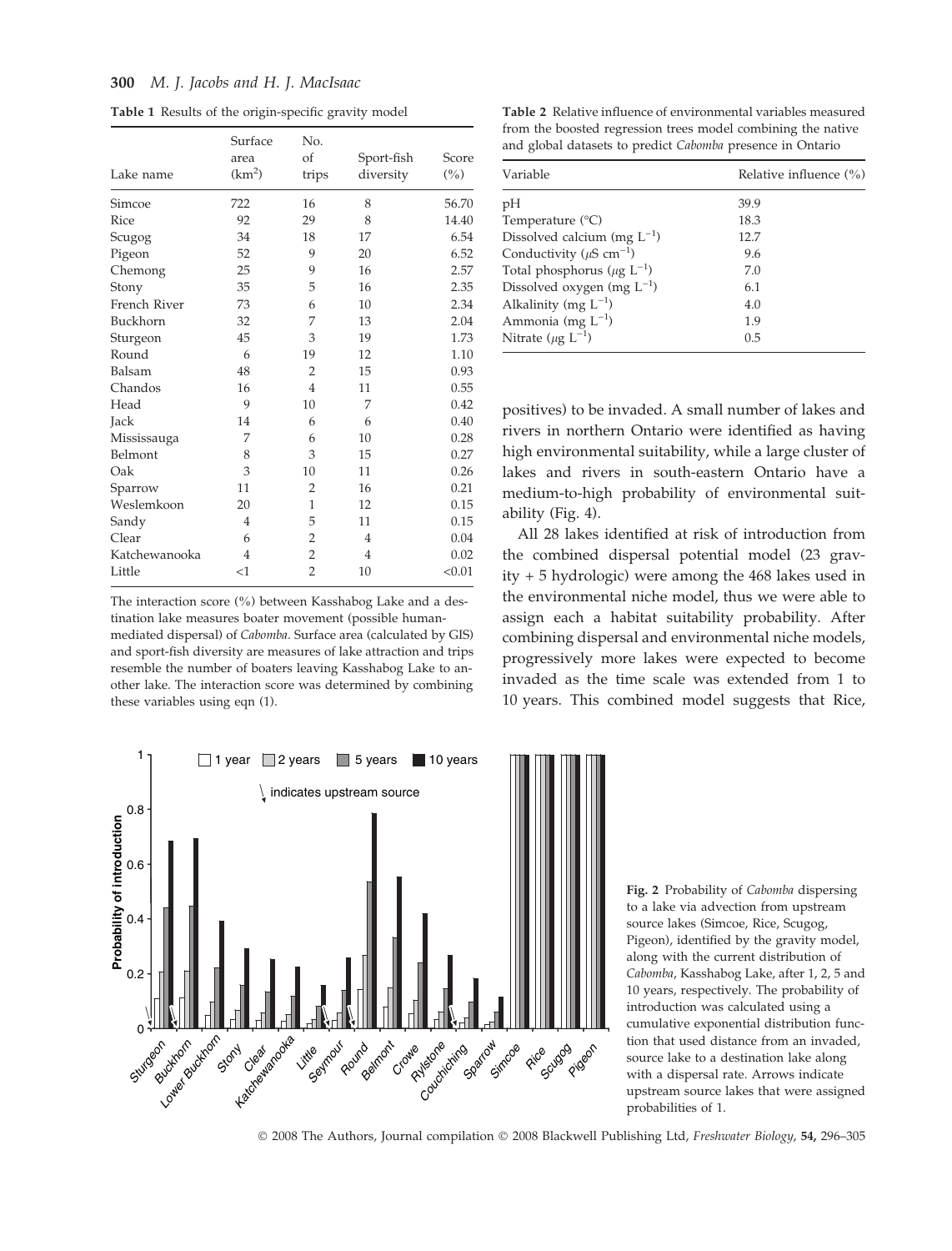

Fig. 3 Receiver operating characteristic plot of the Cabomba suitability model at various probability thresholds along the curve. Area under the curve is 0.838 and illustrates that the model has high predictive ability. The dashed line indicates a model that would predict no better than random.

Table 3 Contingency analysis classifying Ontario lakes predicted to have suitable habitats for Cabomba establishment

|           | Observed |         |
|-----------|----------|---------|
| Predicted | Absent   | Present |
| Absent    | 453      |         |
| Present   | 12       |         |

Habitat suitability was generated by the native and global presence ⁄ absence dataset that the boosted regression tree model manipulated to predict the Ontario lakes' compatibility. The model explained 97.2% of data variation.

Scugog, Round and Crowe lakes have the greatest invasion risk in future years.

## Discussion

Identifying which habitats are most vulnerable to biological invasion has preoccupied ecologists and managers for many years (Peterson, 2003; Richardson & Rejma´nek, 2004; Theoharides & Dukes, 2007). Identification of relative invasion risk patterns should allow managers to prioritize management strategies to specific areas and/or to the vectors that transmit NIS to these areas (Basse & Plank, 2008). One approach that seems to warrant attention is the marriage of vector-based and environmental suitability models, as they appear to provide refined estimates of invasion risk (Herborg et al., 2007; Jerde & Lewis, 2007). In this study, we utilized this approach by combining two vector-based models with an environmental suitability model to project spread of the macrophyte C. caroliniana.

The gravity model, which utilized boater surveys to assess potential human-mediated transport, identified four lakes at high invasion risk. These lakes (Simcoe, Rice, Scugog and Pigeon) ranked the highest when considering lake area, sport-fish diversity, distance and boater movement from Kasshabog Lake (Table 1). Lake Simcoe was about average with respect to trailered boat movement from Kasshabog Lake, although its overall gravity score (and hence risk) was very high because of its very large surface area  $(722 \text{ km}^2)$ . On the other hand, Round Lake had greater boater inflow and is much closer to Kasshabog Lake than Lake Simcoe, but was ranked tenth owing to its smaller surface area  $(6 \text{ km}^2)$  (Table 4). Our analysis of boater movement from Kasshabog Lake excluded Lakes Erie and Ontario. The current Cabomba distribution in the U.S.A. borders both of these lakes. Because these lakes had the highest boater inflow from Kasshabog Lake, they may be vulnerable to Cabomba introduction. Although we believe that the survey provides an accurate representation of overall traffic out of Kasshabog Lake, more extensive sampling might pick up additional lakes placed at risk by outbound boaters. The survey was responsible for identifying lakes at risk; as a result, misclassification of destination lakes would also influence invasion risk of those located farther downstream (i.e. underestimate true risk).

To better measure introduction effort, we applied a hydrology model to gauge the invasion risk associated with passive movement of viable Cabomba fragments among connected lakes (Boylen et al., 2006). The combination of gravity and hydrology models recognized five additional lakes at risk of introduction. The most at-risk lakes based upon the combined dispersal model were Simcoe, Rice, Scugog, Pigeon, Round, Buckhorn and Sturgeon. The first four lakes (all source lakes) had the highest gravity model scores, while the final three had the shortest downstream distance from an invaded or source lake (Fig. 2). Cabomba has already invaded the North River and South Lake, both of which are downstream from Kasshabog Lake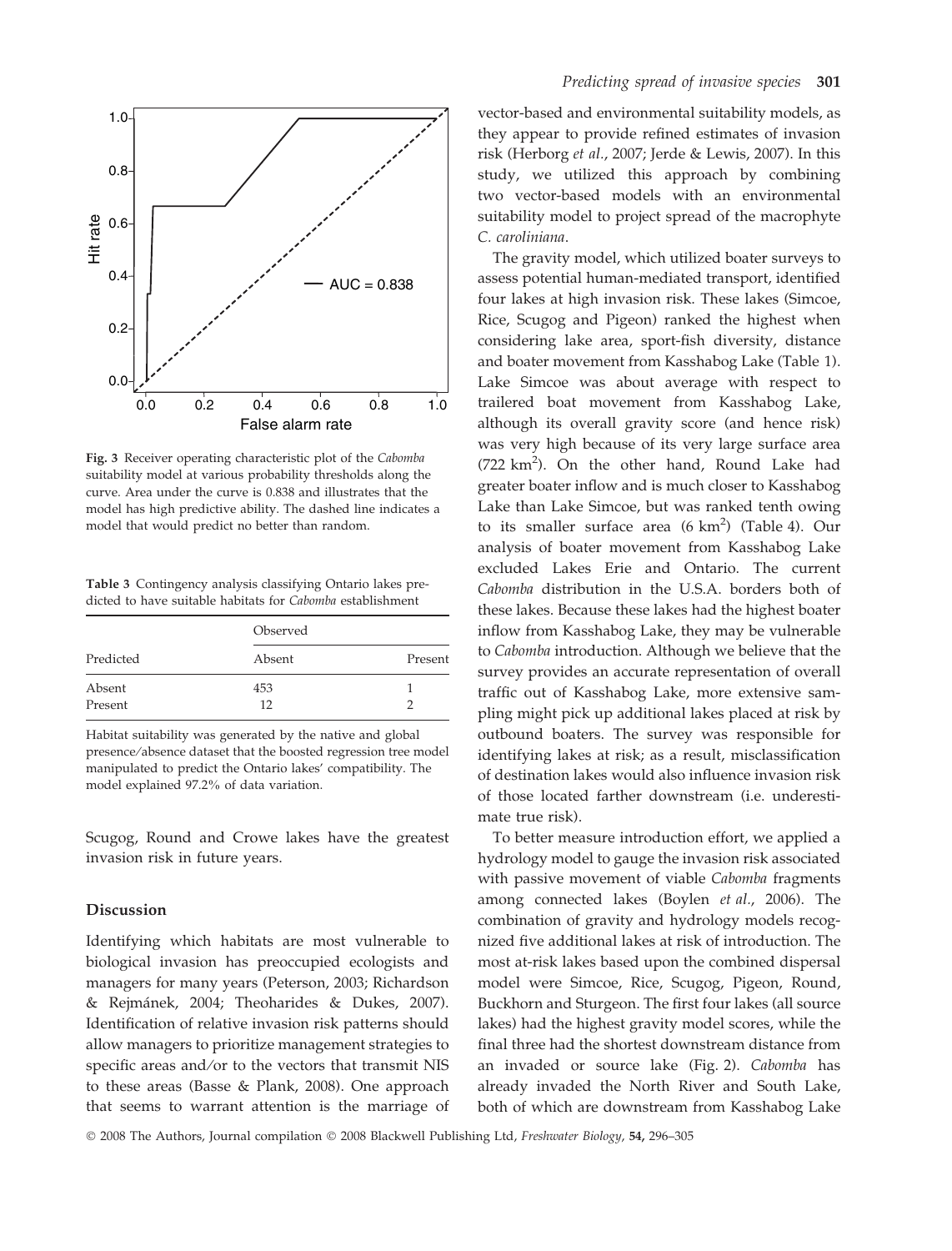302 M. J. Jacobs and H. J. MacIsaac



Fig. 4 A Geographic Information System representation of the ecological niche model highlighting Ontario lake suitability invasion risk based upon environmental criteria only. Inset shows the collection of lakes that are at risk due to advective dispersal from downstream connected lakes identified by the solid black line. Lakes >320 000 hectares are shown and the asterisk denotes Kasshabog Lake.

(Fig. 4 inset). The combined dispersal model differs from the advection only model in that a greater number of lakes were designated an introduction risk, accounting for human-mediated dispersal potential. Our study considered only boater movement and advection to predict risk of Cabomba spread, although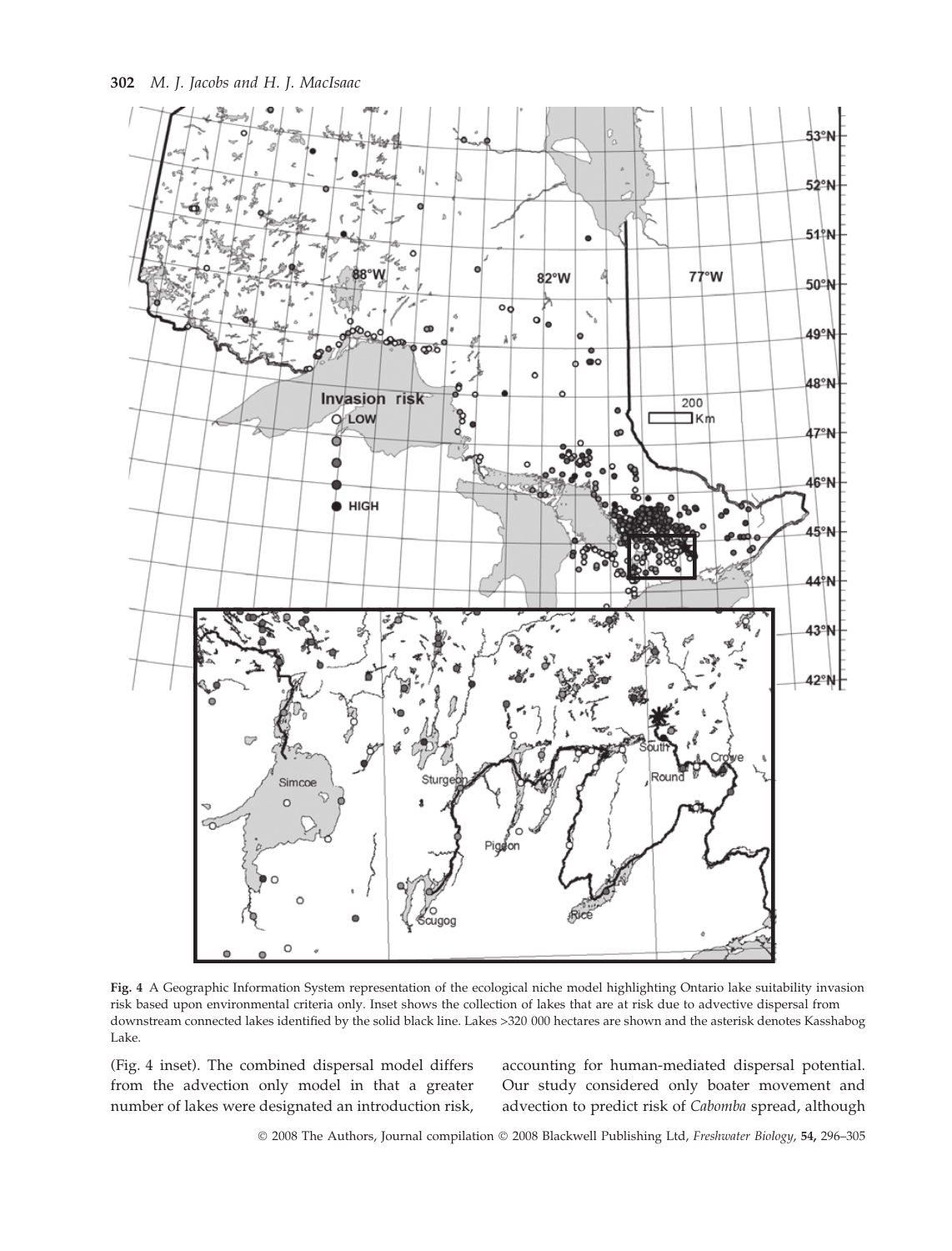| Gravity<br>model | Gravity + hydrology<br>model | Environmental niche<br>model | Gravity + $hydrology +$<br>environmental niche model |
|------------------|------------------------------|------------------------------|------------------------------------------------------|
| Simcoe           | Simcoe                       | Tasso                        | Rice                                                 |
| Rice             | Rice                         | Nebskwashi River             | Scugog                                               |
| Scugog           | Scugog                       | Manitouwaba                  | Round                                                |
| Pigeon           | Pigeon                       | Alfred                       | Crowe                                                |
| Chemong          | Round                        | Bat                          | Sturgeon                                             |
| Stony            | Buckhorn                     | Missinaibi River             | Pigeon                                               |
| French River     | Sturgeon                     | Three Mile                   | Simcoe                                               |
| Buckhorn         | Belmont                      | Moot                         | Buckhorn                                             |
| Sturgeon         | Crowe                        | Fawn                         | Rylstone                                             |
| Round            | Lower Buckhorn               | Pipestone River              | Belmont                                              |

Table 4 Top 10 lakes vulnerable to invasion, listed in descending order, for each of the four models

Cohen et al. (2007) determined that the plant is sold extensively in pet stores, which would serve as another vector of introduction to lakes.

Our environmental niche model identified 12 lakes and rivers with high habitat suitability, suggesting that these systems are vulnerable to establishment of the species should it be introduced. If the threshold is altered (i.e. reduced) to that of the North River, which has a Cabomba population, then an additional 207 waterbodies were identified as suitable habitats. Thus, Cabomba may find numerous suitable habitats for establishment in Ontario unless introduction is prevented.

pH, temperature and dissolved calcium were identified as the best predictors of Cabomba presence in the boosted regression tree model (Table 2). Two rivers in Northern Ontario  $(51^{\circ}$  and  $52^{\circ}$ 'N latitude) were predicted as suitable habitat, illustrating that Cabomba is not limited to tropical areas. This is consistent with the occurrence of the species in the Loosdrecht lakes, the Netherlands, which share similar latitude with Northern Ontario, even though climate differs between the areas (Schooler, Cabrera & Julien, 2008). These patterns indicate that temperature alone may not provide an accurate reflection of actual or potential occurrence of Cabomba (van der Heide et al., 2006).

Ecological integration into the recipient community is the final consideration in the stage-specific approach to identification of invasion risk (Colautti et al., 2006). Charles Elton (1958) identified a number of biological factors, notably competition and predation, which can hinder the invasion success of NIS. It is not clear whether competition is likely to impede spread of Cabomba in lakes with substantial introduction effort and high environmental suitability, as Capers et al. (2007) demonstrated that the species is capable of invading systems already populated by other macrophyte species.

Forecasting invasions is an important yet imprecise science (Guisan & Thuiller, 2005). The emergence of propagule pressure and climatic suitability as key predictors of invasion success hold promise for advances in predicting vulnerability of sites to NIS invasions (Richardson & Rejmánek, 2004; Lockwood et al., 2005). By combining models that embrace propagule pressure (Cohen et al., 2007) with those that encompass niche-based modelling (Thuiller et al., 2005), predictive power should be increased (Crossman & Bass, 2008). Other studies have coupled predictive models (Herborg et al., 2007; Jerde & Lewis, 2007), although the current study is the first to utilize both active (human-mediated) and passive (advective flow) movement of propagules with analyses of environmental suitability. Our study illustrated that different combinations of lakes were deemed most vulnerable to invasion when vector-based and environmental niche models were utilized. A final model that incorporated elements of both vector- and nichebased models was most similar to the results of vector-based model that incorporated both passive and active dispersal, and highly dissimilar to the predictions from the environmental niche model. With so few lakes presently invaded in Ontario, it will take some time before the accuracy of the different models developed here can be validated.

#### Acknowledgments

We are grateful to the following people for providing information used in constructing models: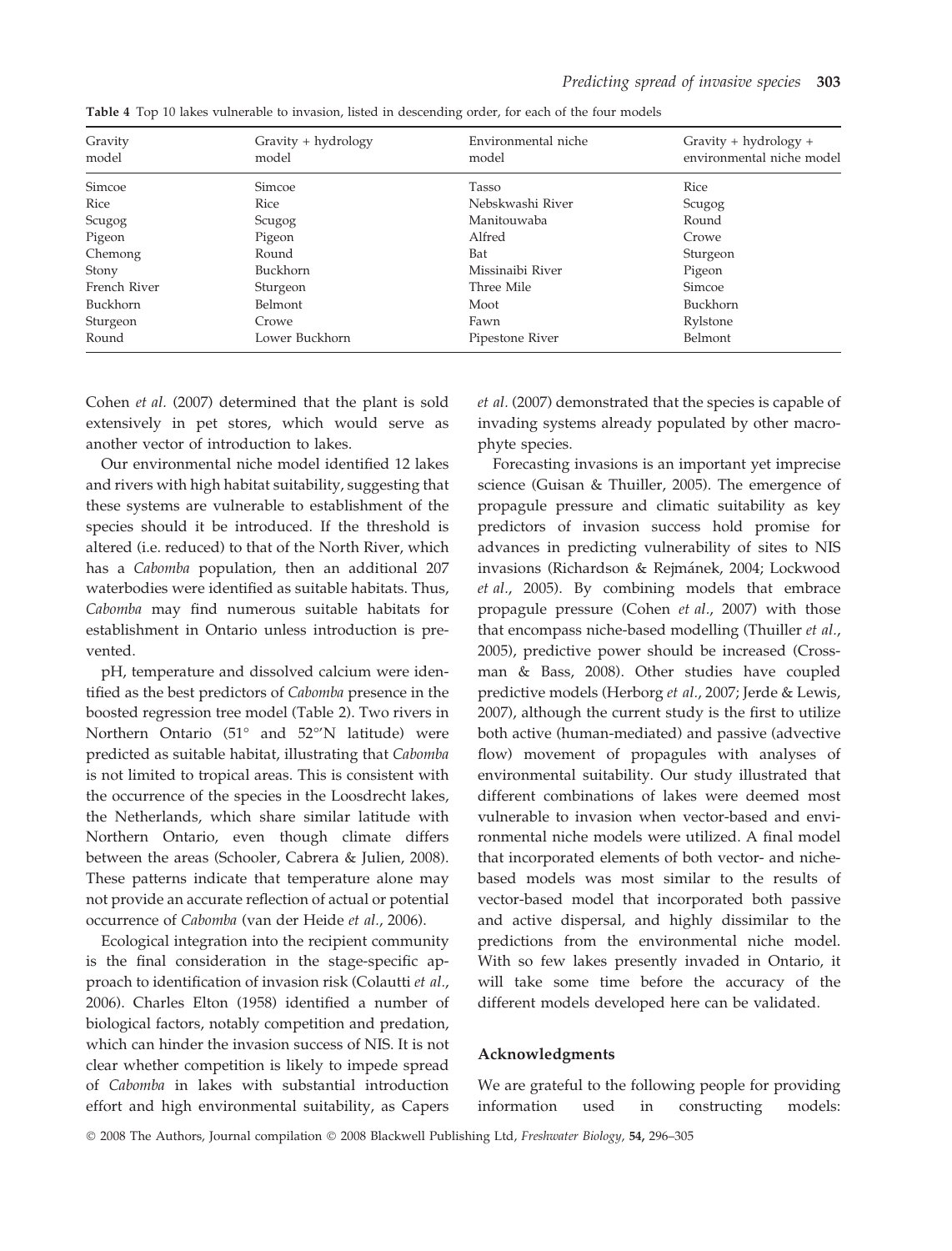A. Shurlyarenko (Kawartha Conservation), D. Tyner (Crowe Valley Conservation Authority), H. Smith (Ontario Federation of Anglers and Hunters), K. Lui, J. Gaiot and B. Matthews (Ontario Ministry of Natural Resources), S. Schooler (CSIRO Entomology), N. Mandrak (Fisheries and Oceans Canada), J. Scott (United States Geological Survey), J. Havelock, A. Todd and S. Sunderani (Provincial Water Quality Monitoring Network), T. Arsenault (Water Survey of Canada), K. Hodgson (Global Environment Monitoring System), B. Clark (Lakes Partner Program), P. Grzeszczak and A. Grgicak-Mannion (University of Windsor), and J. Muirhead (University of Alberta). We would also like to thank Drs Eric Sager and Sarah Bailey, and two anonymous reviewers who provided valuable comments on this project. This research has been financially sponsored by a DFO Invasive Species Research Chair, Ontario Ministry of Natural Resources, and the Canadian Aquatic Invasive Species Network.

## References

- Basse B. & Plank M. (2008) Modeling biological invasions over homogeneous and inhomogeneous landscapes using level set methods. Biological Invasions, 10, 157– 167.
- Boylen C.W., Eichler L.W., Bartkowski J.S. & Shaver S.M. (2006) Use of Geographic Information Systems to monitor and predict non-native aquatic plant dispersal through north-eastern North America. Hydrobiologia, 570, 243–248.
- Capers R.S., Selsky R., Bugbee G.J. & White J.C. (2007) Aquatic plant community invasibility and scale-dependent patters in native and invasive species richness. Ecology, 88, 3135–3143.
- Cohen J., Mirotchnick N. & Leung B. (2007) Thousands introduced annually: the aquarium pathway for nonindigenous plants to the St Lawrence Seaway. Frontiers in Ecology and the Environment, 5, 528–532.
- Colautti R.I., Grigorovich I.A. & MacIsaac H.J. (2006) Propagule pressure: a null model for biological invasions. Biological Invasions, 8, 1023–1037.
- Crossman N.D. & Bass D.A. (2008) Application of common predictive habitat techniques for post-border weed risk management. Diversity and Distributions, 14, 213–224.
- Drake J.M. & Lodge D.M. (2004) Global hotspots of biological invasions: evaluating options for ballastwater management. Proceedings of the Royal Society of London, Series B, Biological Sciences, 271, 575–580.
- Elith J., Graham C.H., Anderson R.P. et al. (2006) Novel methods improve prediction of species' distribution from occurrence data. Ecography, 29, 129–151.
- Elton C.S. (1958) The Ecology of Invasions by Animals and Plants. Methuen and Company, London, U.K.
- Friedman J.H. (2001) Greedy function approximation: a gradient boosting machine. Annals of Statistics, 29, 1189–1232.
- Guisan A. & Thuiller W. (2005) Predicting species distribution: offering more than simple habitat models? Ecology Letters, 8, 993–1009.
- Hayes K.R. & Barry S.C. (2008) Are there any consistent predictors of invasion success? Biological Invasions, 10, 483.
- Haynes K.E. & Fotheringham S. (1984) Gravity and Spatial Interaction Models. Sage Publications, Inc., Beverly Hills, CA, U.S.A.
- van der Heide T., Roijackers R.M.M., van Nes E.H. & Peeters E.T.H.M. (2006) A simple equation for describing the temperature dependent growth of free-floating macrophytes. Aquatic Botany, 84, 171–175.
- Herborg L.-M., Jerde C.L., Lodge D.M., Ruiz G.M. & MacIsaac H.J. (2007) Predicting invasion risk using measures of introduction effort and environmental niche models. Ecological Applications, 17, 663– 674.
- Jerde C.L. & Lewis M.A. (2007) Waiting for invasions: a framework for the arrival of nonindigenous species. The American Naturalist, 170, 1–9.
- Johnson L.E., Ricciardi A. & Carlton J.T. (2001) Overland dispersal of aquatic invasive species: a risk assessment of transient recreational boating. Ecological Applications, 11, 1789–1799.
- Kolar C.S. & Lodge D.M. (2001) Progress in invasion biology: predicting invaders. Trends in Ecology and Evolution, 16, 199–204.
- Kolar C.S. & Lodge D.M. (2002) Ecological predictions and risk assessment for alien fishes in North America. Science, 298, 1233–1236.
- Liu C.R., Berry P.M., Dawson T.P. & Pearson R.G. (2005) Selecting thresholds of occurrence in the prediction of species distributions. Ecography, 28, 385–393.
- Lobo J.M., Jiménez-Valverde A. & Real R. (2008) AUC: a misleading measure of the performance of predictive distribution models. Global Ecology and Biogeography, 17, 145–151.
- Lockwood J.L., Cassey P. & Blackburn T. (2005) The role of propagule pressure in explaining species invasions. Trends in Ecology and Evolution, 20, 223–228.
- Maclsaac H.J., Borbely J., Muirhead J. & Graniero P. (2004) Backcasting and forecasting biological invasions of lakes. Ecological Applications, 14, 773–783.